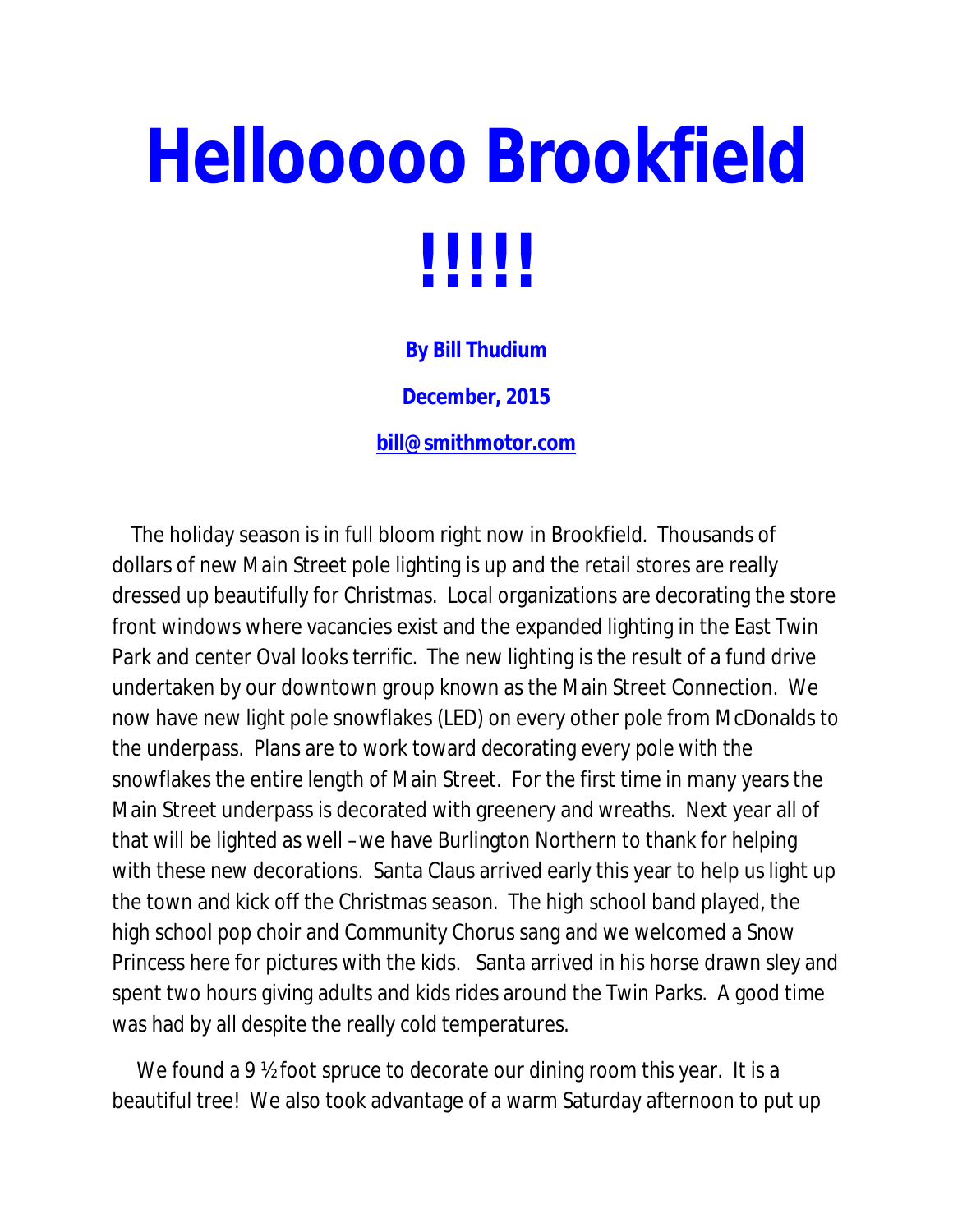our decorations outside. As always I save vacation time each year to coincide with Shane's time off from school over the Christmas holidays – I am currently in the middle of a couple of weeks off to finish decorating our house for the holidays and get our Christmas bought. Shane and I marathon shopped the past few days while simultaneously dealing with her father being in the hospital. He had been having back trouble and ended up in the hospital several days ago. He ended up having some fairly minor back surgery to fix a very painful situation at Boone Hospital this past week and is now back in Brookfield at Pershing Hospital on a swing bed setting to rehab with physical therapy - we hope he will be strong enough to go home next week sometime. With all of this going on at once it has been hard to get ready for Christmas. I am sitting here finishing up HB on Wednesday night before Christmas. I left Shane at home wrapping packages and will help her finish up the larger ones when I get home. Lots of excitement in our family with all of them living here in town. We will have a house full for Christmas Eve dinner tomorrow evening, open a few special gifts and it's off to Church. The Presby is just a block away so we all walk down for our annual Christmas Eve service. They all return to our house the next morning for breakfast and opening of the gifts from Santa. Can't wait! Hope you all have a great family Christmas too. Join us at the Presbyterian Church tomorrow night at 8:30 p.m. for a wonderful Christmas Eve service if you get a chance.

*School Christmas Concerts* – We have been to three kids Christmas Concerts in the past few weeks. Last week was our  $2<sup>nd</sup>$  grader Breckin's concert. Breckin is a little shy but she came out of her shell during the concert. She also had a short speaking part and spoke clearly into the microphone so we could all hear and understand her. Good for Breckin! This week was the Bright Beginnings Concert for our two five year old granddaughters Jovie and Dylan. They were so darn cute! Jovie actually did a solo of Rudolph the Red Nosed Reindeer. She remembered all of the words and sang out so everyone could hear her. We were amazed because she seems so shy most of the time. Dylan didn't have a solo part but she did sing all of the songs and did all of the movements. They both had their hair fixed fancy and were dressed for Christmas. We were quite proud of course! Our 6 year old granddaughter Piper was in her kindergarten program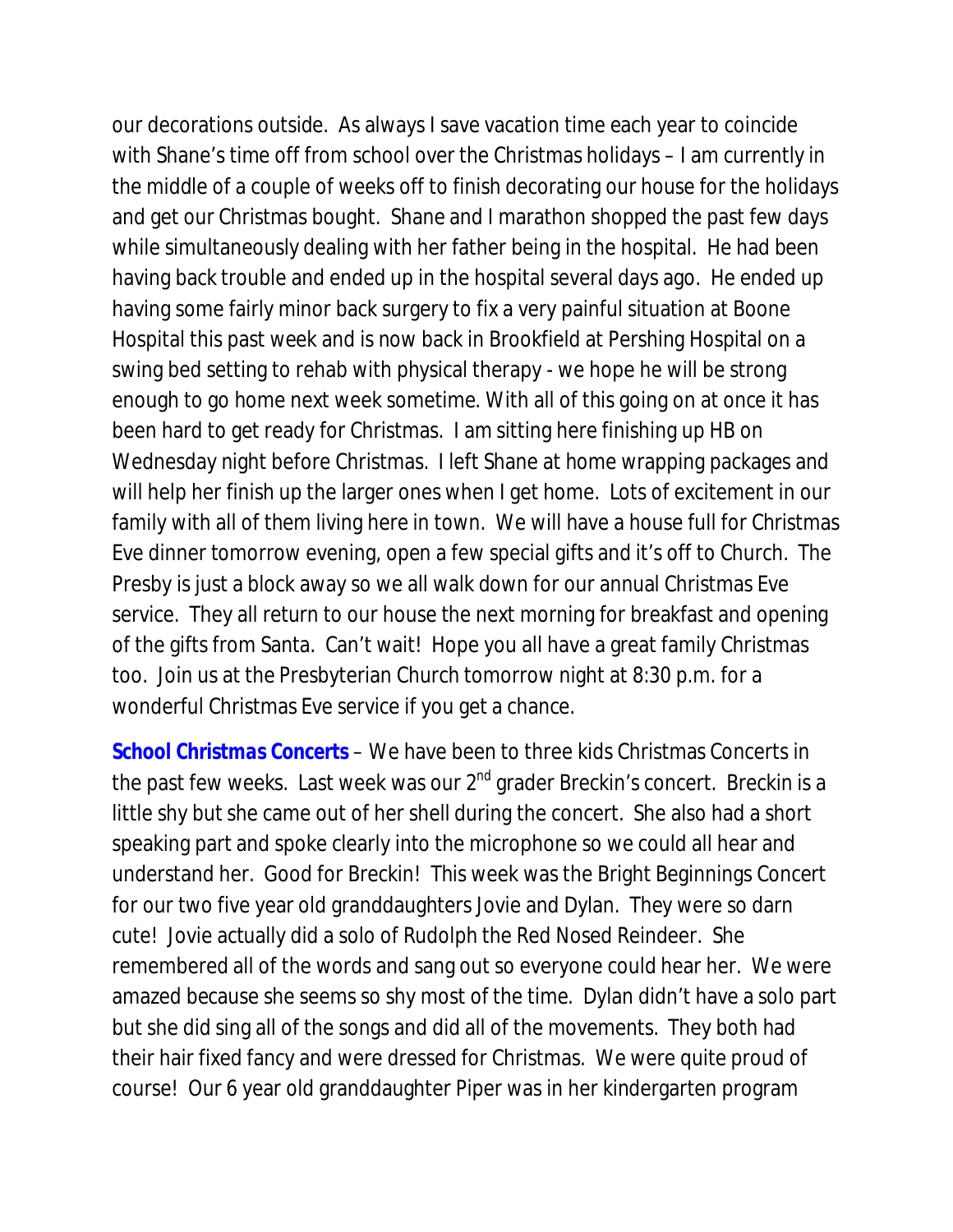right afterward. She was dressed in bright red from her shoes to her hair bow. Piper is particularly shy and at first she just smiled and turned away without singing. However as the program progressed she started singing and doing some movements. By the time they got to the final three songs she was in full swing, doing all of the movements, dancing and singing loud. What fun! The teachers do such a wonderful job with these little ones. They all know the music by heart and most of them sing their hearts out!

*BHS Wrestling and Basketball* – We had barely quit playing football when wrestling and basketball began. As it was, the Brookfield high school boys' team had to put off the first game because many are football players and hadn't had enough practices in to be ready to play. The Marceline boys had the same problem but luckily the first game was between the two so it didn't matter much!

Our grandson Donavan has moved up to Jr. High wrestling this year and another grandson Mason is playing  $8<sup>th</sup>$  grade basketball this year. They will be in high school before we know it!!!! Good Grief!

*B.A.M.* – Brookfield will be an overnight stop for the Bicyclers across Missouri in June. This is an annual bicycler event which begins in St Joseph and ends up in Hannibal. They will ride approximately 50 miles/day weaving north and south of Hwy 36 but always ending up at a town on Hwy 36. When asked if we would like to be a town sponsor and an overnight location our town gladly agreed and accepted the challenge of bringing our county together and raising \$5,000 in event fees. Brookfield, Linn County, Marceline and many private and corporate donors raised the needed funds well within the time limit and started planning for next summer. A special committee was formed and had been meeting regularly to make sure the BAM folks are pleased and that our County realizes the potential revenues that come with hosting a couple thousand bike riders and their families. Bikers will overnight in tents in our South City Park. The event crews set up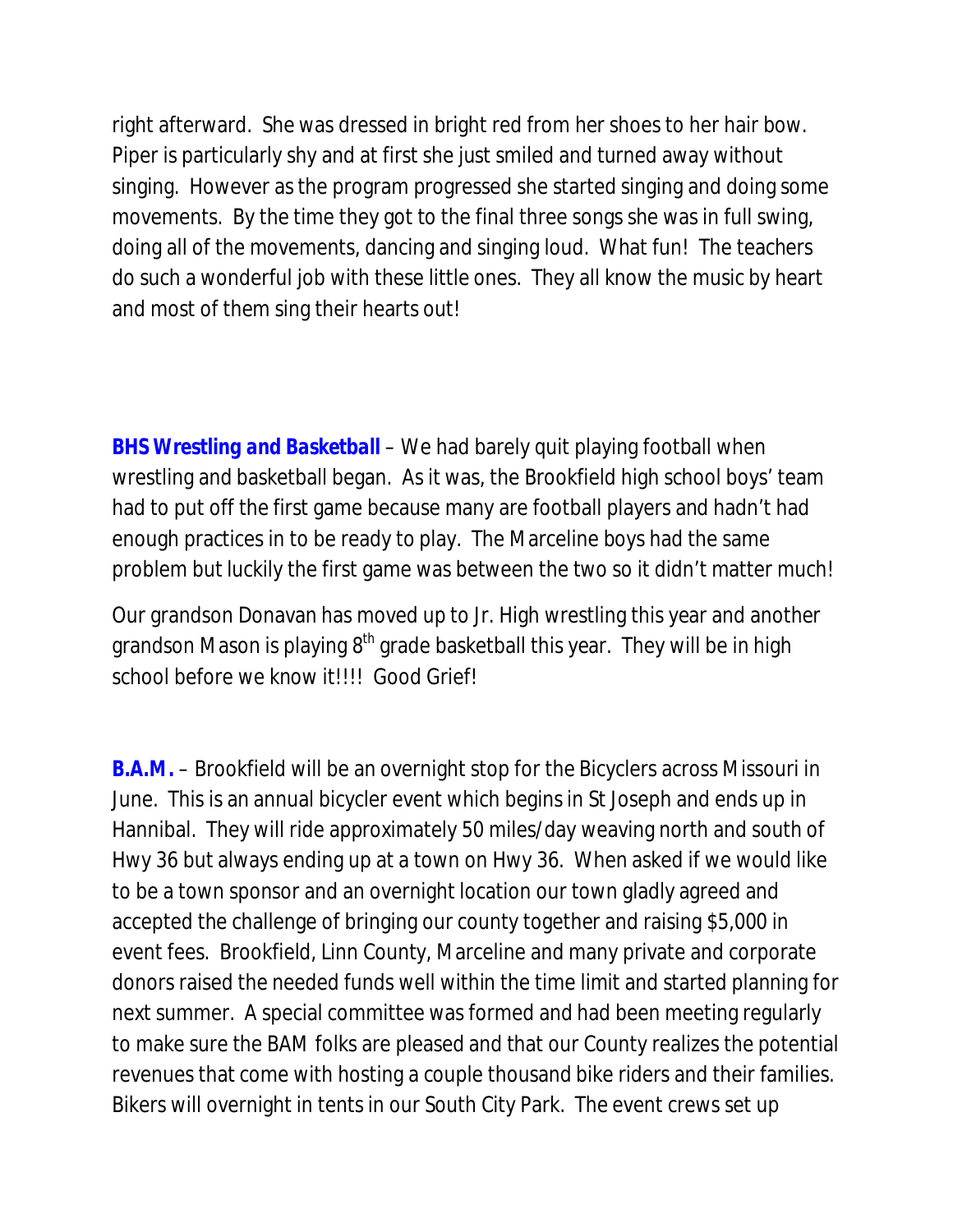showers, first aid stations, etc. Local groups and organizations will have opportunities to set up food and drink stands to raise money for community projects.

Linn County Community Chorus – The Chorus just performed our 59<sup>th</sup> annual Christmas Concert. Performances were held Dec. 5<sup>th</sup> at the Bucklin Christian Church and on Dec.  $6<sup>th</sup>$  in the Brookfield  $1<sup>st</sup>$  Presbyterian Church. The Brookfield performance was absolutely packed. We had to set up extra chairs all around the sanctuary and in the Parlor to accommodate the overflow! The concert was terrific and during the break the crowd was entertained by the Brookfield Elementary "Kids in Motion". The Chorus always concludes our Christmas season with a carry in dinner following out Sunday performance. Lots of good food and Christmas treats! We hope to perform a spring concert this coming year. Please watch for notices in the newspaper, Facebook, etc… Any Linn County resident who enjoys singing is welcome to join the Chorus.

The Brookfield License Bureau re-opened on Dec. 16<sup>th</sup>, 223 N. Main Street, Brookfield, Mo 64628. The office will be owned/operated by Shawn and Jinny Moore – they own the building where it will be located. Great to have our License office open again here in Brookfield. Hopefully it will be here for many years to come! The Chillicothe and Keytesville offices took care of us well but we will sure enjoy not having to make that trip to take care of business.

Birthdays – Dec. 16<sup>th</sup>, Herb Sensenich, Brent Skinner, Roalea Staufrer, Dec. 17<sup>th</sup>, Shirley Hagan, Billie Harrington, Emma Sheerman, Dec. 18<sup>th</sup>, Amber Banks, Lisa Heckman, Richard Brosemer, Dec. 19<sup>th</sup>, Krystle Lain, Dec. 20<sup>th</sup>, Maxine Ball, Jacob Beeler, Savannah Phillips, Sue Quinn, Deacon Brown, Dec. 21<sup>st</sup>, Noel Staddie **(our daughter)**, Jason Staddie, Jennifer Allen, Noah Reid, Dec. 22nd, Linda Neeley, Dec. 23<sup>rd</sup>, Cord Allen, Chip Kaye, Dana Lane, Doris Magnuson, Dec. 24<sup>th</sup>, Todd Matheny, Neil Stark, Dec. 25<sup>th</sup>, Cindy Walsh, Cheyenne Graff, Mallory Williams, Dec. 26<sup>th</sup>, Justin Remol (our nephew), Dec. 27<sup>th</sup>, Caleb McCraken, Dec.  $28<sup>th</sup>$ , Betty Moore, Dec.  $29<sup>th</sup>$ , Beth (Campbell) Hovee, Dec.  $30<sup>th</sup>$ , Joan King,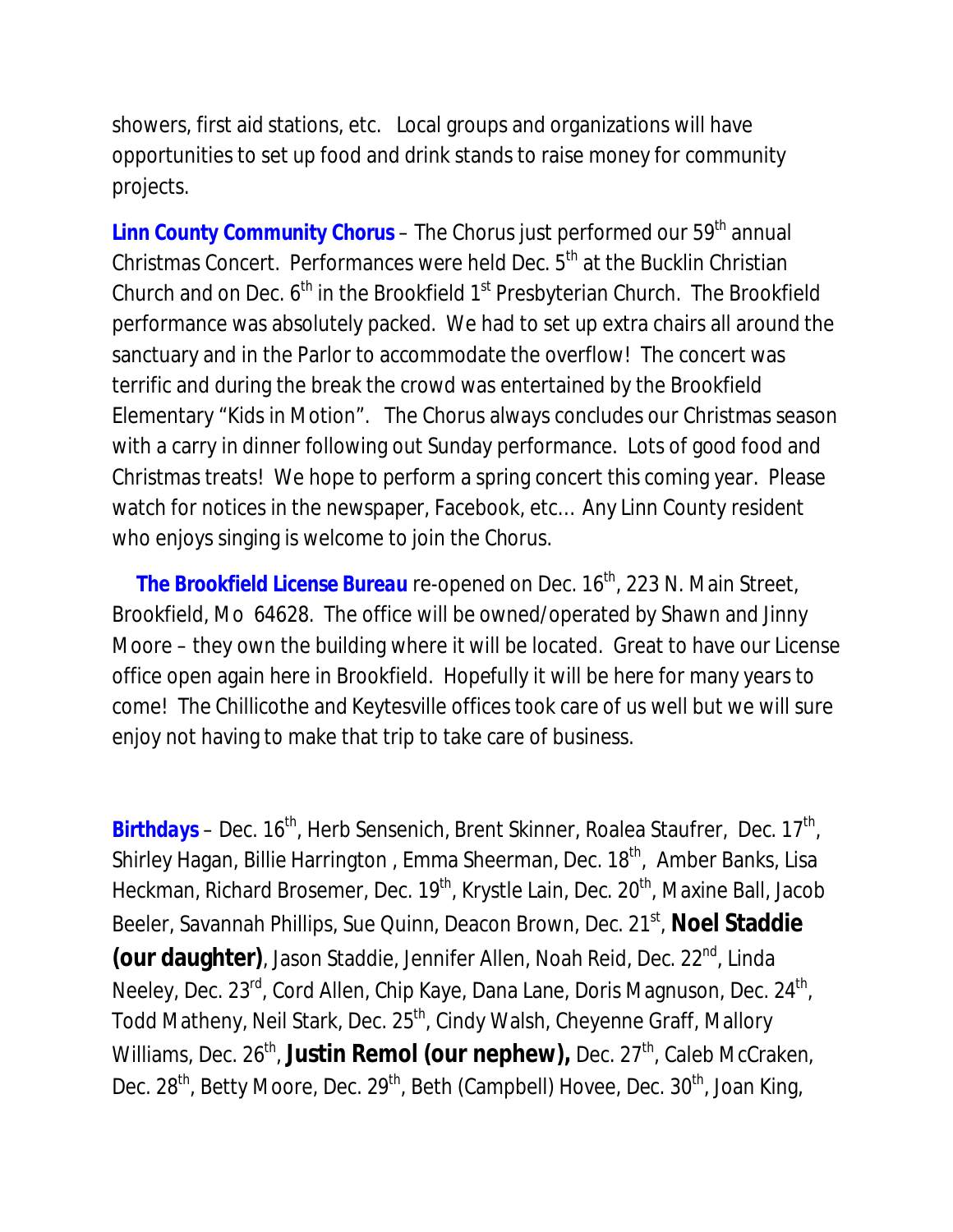Gene Finch, Brock Allen, Ernie Libby, Dec. 31<sup>st</sup>, Jennifer Elliott, Jacob Buckallew, Trudy Smith, Jan. 1<sup>st</sup>, Matthew Mallow, Jerry Newlin, Arthur Parr, Zane Morris, Kami Griesbaum, Jan. 2<sup>nd</sup>, Pam Hardy, Mark Woodring, Krystal Fletcher, Page Lake, Maurice Mauzey, Tiffany Heller, William Devoy, Jr., Jan. 3<sup>rd</sup>, LeDonna Fuhrhop, Mark Ridgeway, Gary Jackson, Cybil Holland, Mark Santo, Barbara Albanese, Clark Milligan, Amanda Reigelsberger, Connie Lindsay, Jan. 4<sup>th</sup>, Rieanne (Myers) Brinkmann, Mary Hibner, Sam Gilman, Kevin Smith, Karen Thurlo, Connie Wheeler, Donna Simpson, Clint Dysart, Jan. 5<sup>th</sup>, Bill Wilt, Waverly Dixon, Karen Rhodes, Bob Ridgeway, Daniel Saxton, Todd Vincent, Lisa Stewart, Jan. 6<sup>th</sup>, Colin Thudium (our nephew), Norman Brandes, Kelli Gonzales, Alyshia King, Kris Phillips, Les Eggerman, Jan. 7<sup>th</sup>, Marissa Herring, Gene Ball, Dorothy Logan, Debra Smith, Ila Epperson, Blake Woody, Kim Reiglesberger, Farrell Smith, Jan. 8<sup>th</sup>, Melissa Byrd, Jamie Scott, Melinda Hughes, Larry Friesen, John Lentz, Emily Kirtley, Fannie Foster, Alex Epperson, Bridget Evans, Sarah Jesaitis, Jan. 9<sup>th</sup>, Karla Buswell, Trent Buswell, Penny Burns, Austin Muck, Terry Twyman, Michelle Richardson, Jan. 10<sup>th</sup>, Matt Burbank, Cory Bruce, Marcella Epperson, Mary Ann Roe, Linda Bailey, Luke Montgomery, Candi Smith, Jennerfer Stufflebean Gardner, Jan. 11<sup>th</sup>, Krystal Buswell, Kensey Jenkins, Marvin Lentz, Jacob Heckman, Deana Isaacs, Jan. 12th, Margie Moore , Betty Jennings, Harold Gardner, Susan Wilson, Jan. 13<sup>th</sup>, Terrill Lane, Kevin Scott, Jan. 14<sup>th</sup>, Ron Dixon, Ed Smith, Vicki Wilkerson, Donna Hulett, Jim Shoop, Jim Hart.

Anniversaries - Dec. 15<sup>th</sup>, Jerry & Christine O'Dell, Dec. 17<sup>th</sup>, Greg & Tracey Crafton, Dec. 18<sup>th</sup>, Kirk & Susan Jessen, Dec. 19<sup>th</sup>, Chris & Jacquelyn Beach, Dec. 21st, Jeff & Pam Harper, Dec. 22nd, **John & Carolyn Remol (my brother and sister in law, Bill & Shane Thudium (our 41st!),** Chip & Cora Kaye, Dec. 24th, Terry & Joyce Cashatt, Dec. 26<sup>th</sup>, Bruce & Teressa Williams, Dec. 27<sup>th</sup>, Ray & Jackie Stufflebean, Ray & Paula Hamilton, John & Rhonda McKenzie, Dec. 28<sup>th</sup>, Bert & Sylvia Summy, Dec. 29<sup>th</sup>, Sean & Julie Hedrick, Jon & LaVonne Mendenhall, Dec.  $30<sup>th</sup>$ , Dennis & Sherry Elliott, Dec.  $31<sup>st</sup>$ , Josh & Erin Hannick, Jan.  $6<sup>th</sup>$ , Rick & Dana